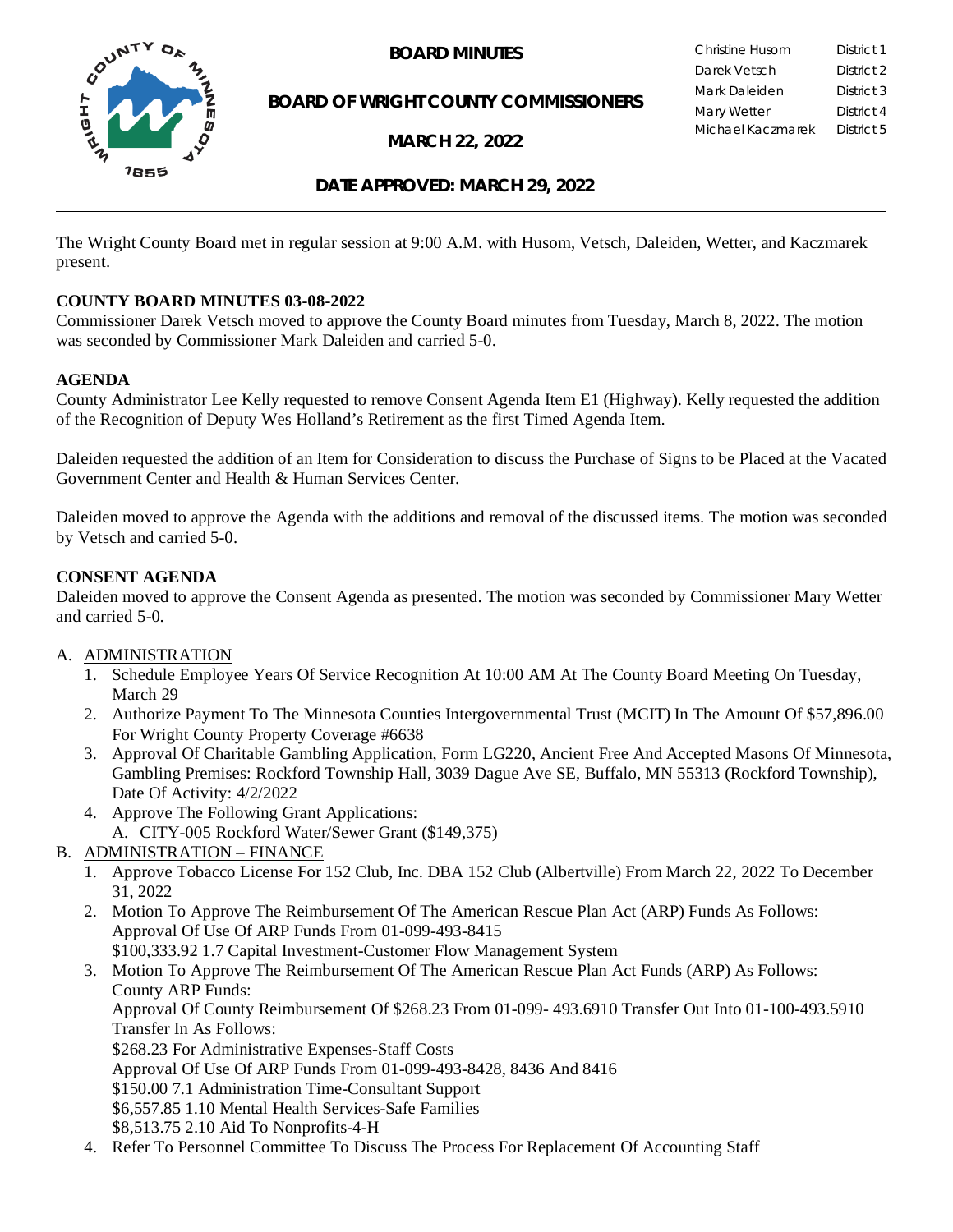- 5. Review Monthly Finance Report For January And February 2022
- 6. Acknowledge Warrants Issued Between March 2, 2022 And March 15, 2022 (See Below, Item IX. Warrants Issued)
- C. ATTORNEY
	- 1. Approve And Authorize Signatures On The Amendment To The Developers Agreement For Railroad Crossing Improvements In The City Of Albertville (CSAH 37 And 19)
	- 2. Approve And Authorize Signatures On The Two Separate Agreements With BNSF For Railroad Crossing Improvements In The City Of Albertville (CSAH 37 And 19)
- D. HEALTH & HUMAN SERVICES
	- 1. Position Replacement
		- A. Social Worker
		- B. Eligibility Specialist
- E. HIGHWAY
	- 1. \*\*In Accordance With The Wright County Financial Policies & Procedures, Due To The Dollar Amount, The Highway Department Is Requesting Approval To Enter Into A Professional Services Agreement With Oertel Architects. Oertel Architects Is Currently Working On The Otsego Truck Station Expansion Project And Submitted A Proposal For Design/Construction Administration Of The Stand Alone Brine Station That Will Be Located At The Highway Department In Buffalo
	- 2. Approve Schedule For Receiving Bids
		- A. Contract 2208 Maple Lake Township SPRA (SAP 086- 600-009): Tuesday, April 19, 2022 At 11:00 AM
		- B. Contract 2207 CSAH 35/Dague Avenue Roundabout Project (SP 086-070-021): Thursday, April 21, 2022 At 11:00 AM
- F. INFORMATION TECHNOLOGY
	- 1. Approve Out Of State Travel For IT Staff, Dave Angell And Tou Pha
	- 2. Refer To The April 13th, 2022 Personnel Committee Discussion Of Additional IT Positions
- G. SHERIFF'S OFFICE
	- 1. Position Backfill
		- A. Two Deputy FTE
		- B. Three Corrections Officer FTE
		- C. One OT II FTE

# **TIMED AGENDA ITEMS**

# **\*SEAN DERINGER, SHERIFF'S OFFICE**

Recognition of Deputy Wes Holland's Retirement

Sheriff Sean Deringer recognized Deputy Wes Holland's 29 years of service and upcoming retirement. Deringer presented Holland a plaque for his years of service. Commissioner Christine Husom thanked Holland for his service. Commissioner Mike Kaczmarek stated Holland always saw the good in everyone.

### **LINDSEY MEYER, ADMINISTRATION-FINANCE**

Approve Signing Memorandum Of Understanding For The Third Party Proctor Program Through DVS

Finance Director Lindsey Meyer stated the Memorandum of Understanding (MOU) must be signed to allow staff to conduct driver knowledge tests. Once signed, the application and agreement will be submitted to the State for approval, which will take approximately four to six weeks. The State is scheduled to approve the space in the new Government Center on Wednesday, March 23, 2022. Meyer anticipates driver knowledge testing to begin in May. Exams will be scheduled on Mondays, Wednesdays, and Thursdays by appointment only for Class D Licenses; 42 appointments will be available each day. The County received an exemption to allow all nine staff members to serve as proctors. The State will continue to proctor exams in Buffalo on Tuesdays. Testing will be computerized, and the Information Technology Department is assisting with the procurement of used computers. License Center services will be reassessed once there is a better understanding of how the services are being utilized by the public.

Meyer stated there are several requirements needed within a certain amount of time for behind the wheel testing. Kaczmarek questioned if there is still a chance the County will be allowed to administer behind the wheel testing. Meyer stated the county does not currently qualify for behind the wheel testing at the new Government Center, however, if development occurs near the new Government Center there may be an opportunity.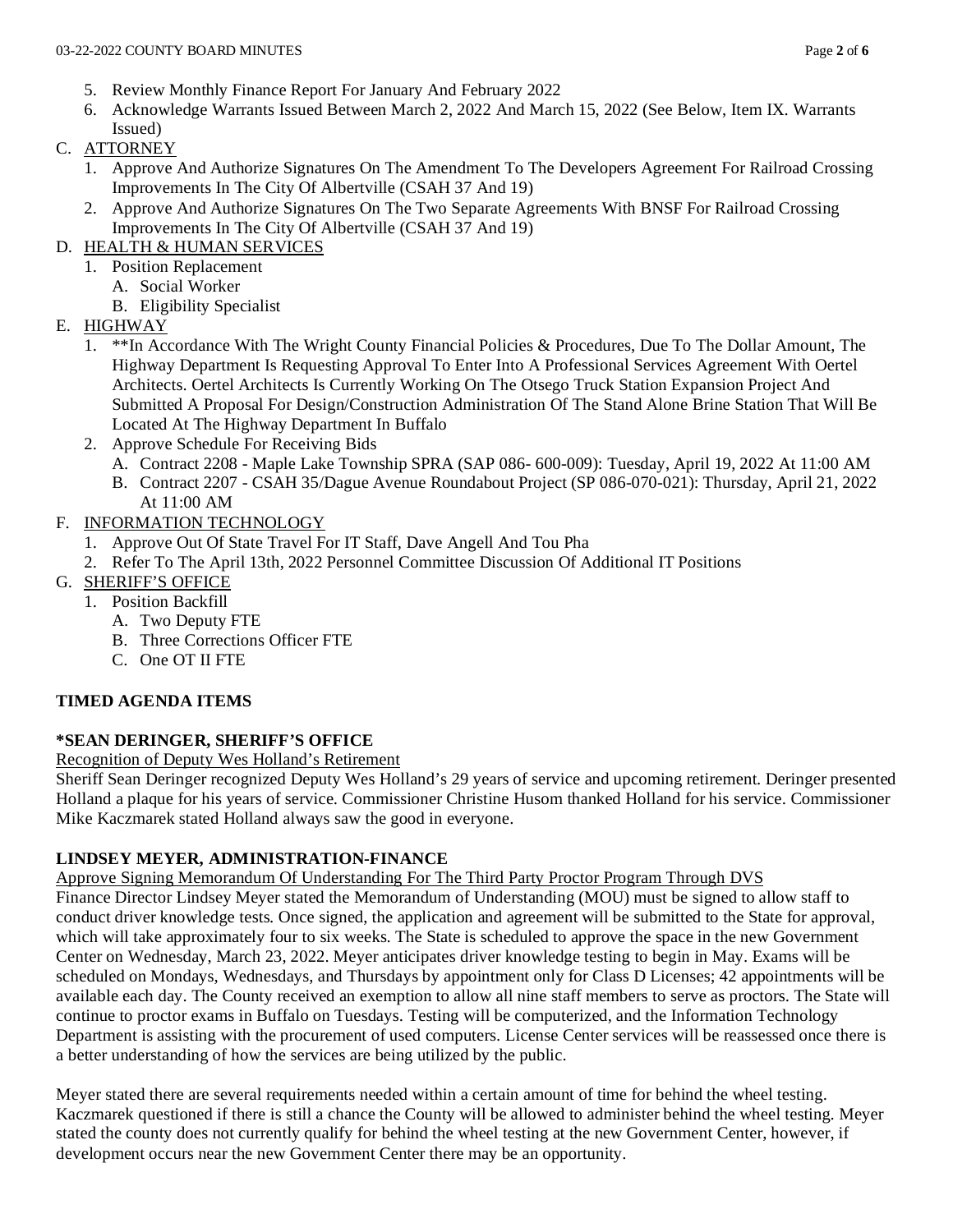Vetsch moved to approve signing the Memorandum of Understanding for the Third-Party Proctor Program through Minnesota Driver and Vehicle Services (DVS). The motion was seconded by Daleiden and carried 5-0.

## **GREGORY PICKARD, VETERAN SERVICES**

Adopt Resolution For Minnesota Department Of Veteran Affairs County Veterans Service Office (CVSO) Operational Improvement Grant And Authorize CVSO, Greg Pickard, To Execute The Fiscal Year 2022 CVSO Grant Agreement Veteran Services Director Gregory Pickard stated the grant is in the amount of \$15,000 and will likely be spent within three to four months. The grant will close in June. Daleiden questioned how the amount is determined. Pickard responded it is based on the number of veterans. As veteran population increases, the grant amount increases.

Daleiden moved to adopt the resolution for Minnesota Department of Veteran Affairs County Veteran Service Office (CVSO) Operational Improvement Grant. The motion was seconded by Commissioner Mary Wetter and carried 5-0, on a roll call vote.

## **MATT TREICHLER, SHERIFF'S OFFICE**

Resolution To Accept The 2022-2023 Off Highway Vehicle Safety Grant

Deputy Chief Matt Treichler stated the Off Highway Vehicle Safety Grant from the State is a two-year non-matching grant in the amount of \$23,650. The grant will be used for equipment, training, safety education, and ATV patrol. Daleiden questioned if safety training is provided to residents. Treichler stated before the pandemic, the Sheriff's Office hosted a youth ATV safety course each year. Treichler stated the Sheriff's Office is looking for a new location to host the course. Daleiden suggested using the Compost Facility site.

Kaczmarek questioned if the staff have explored creating an ATV course within the county. Daleiden stated that has been entertained numerous times in the past, utilizing township roads and sand pits. It has been difficult to get everyone on board and has not moved forward at this point. Parks & Recreation Operations Manager Brad Harrington added the Parks & Recreation Department presented a map and offered support to Off Highway Vehicle (OHV) folks in the past. There have been private property issues and unfortunately it has not been successful yet.

Daleiden moved to approve the resolution to accept the 2022-2023 Off Highway Vehicle Safety Grant. The motion was seconded by Kaczmarek and carried 5-0, on a roll call vote.

### **TANYA WEST, RECORDER**

Plat Approval; Authorize The Recording Of "Little Hawk Park" (Corinna Township)

Recorder Tanya West stated Chief of Civil Division Attorney Greg Kryzer has reviewed and approved the plat for recording. The property is in Corinna Township, northwest of Sugar Lake. There are three lots that will be platted into five.

Daleiden moved to authorize the recording of Little Hawk Park. The motion was seconded by Vetsch and carried 5-0.

### **VIRGIL HAWKINS, HIGHWAY DEPARTMENT**

Award Contract No. 2201, For The 2022 Pavement Preservation Contract, To Knife River Corporation Of Sauk Rapids, MN. We Recommend Award Of Contract 2201 To Low Bidder Knife River Corp. Of Sauk Rapids, MN In The Amount Of \$9,408,159.58 (Which Includes The Alternate Bid Of \$56,933.50 For The Bertram Park Paving) Highway Engineer Virgil Hawkins stated the low bid was 8.7 percent higher than the estimate and the estimate anticipated higher pricing. There were only two bidders which is less than normal. One of the potential bidders was unable to find oil. By the end of the month, pricing may be even higher.

Daleiden moved to award Contract No. 2201 for the 2022 Pavement Preservation Contract. The motion was seconded by Vetsch and carried 5-0.

Award Contract No. 2202, For The 2022 Seal Coat Contract To Allied Blacktop Company Of Maple Grove, MN. We Recommend Award Of Contract 2202 To Low Bidder Allied Blacktop Co. Of Maple Grove, MN In The Amount Of \$643,185.97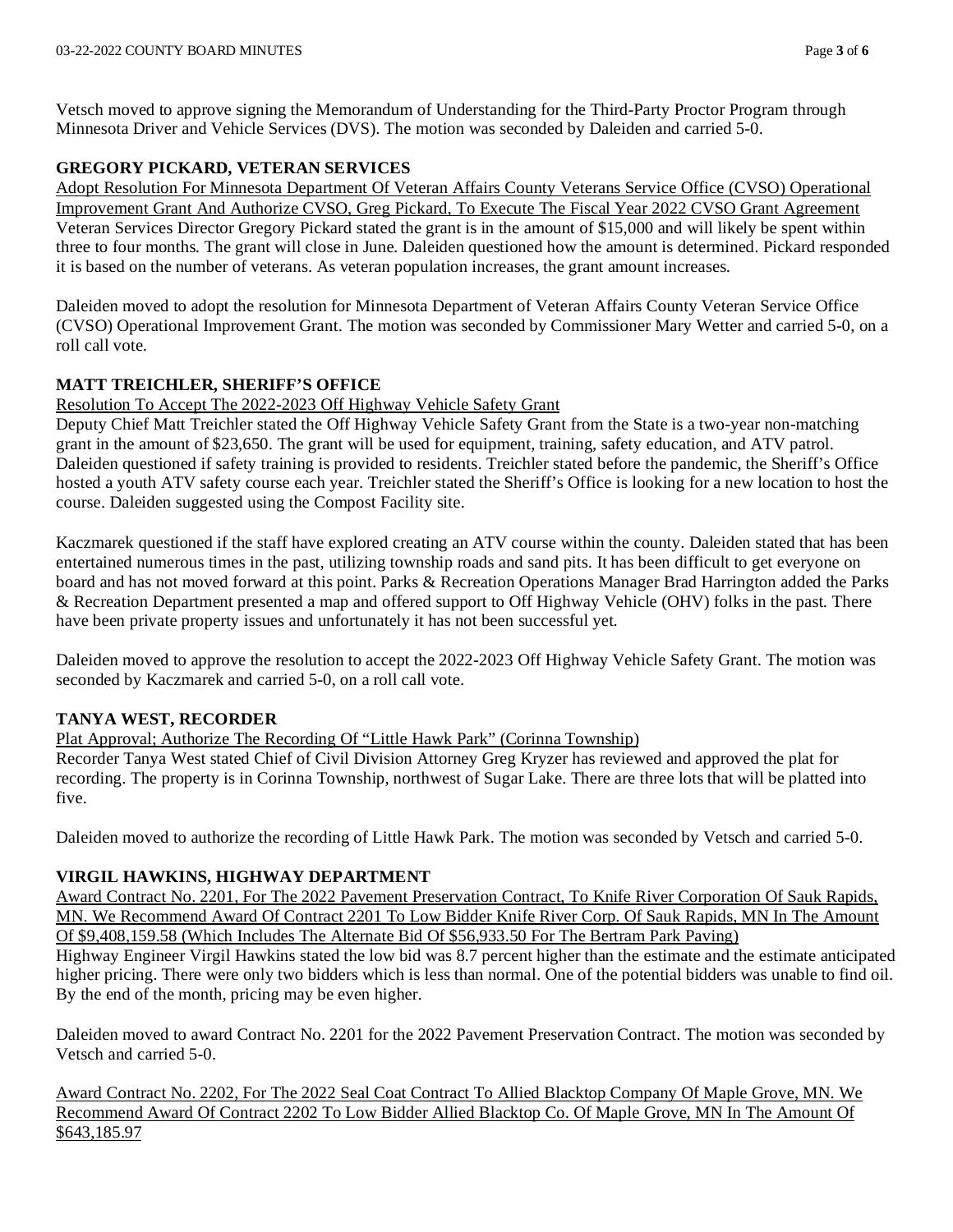Daleiden moved to award Contract No. 2202 for the 2022 Seal Coat Contract. The motion was seconded by Kaczmarek and carried 5-0.

Award Contract No. 2203 For The 2022 Pavement Markings To Traffic Marking Services Of Maple Lake, MN. We Recommend Award Of Contract 2203 To Low Bidder Traffic Marking Services Of Maple Lake, MN In The Amount Of \$478,350.00

Daleiden moved to award Contract No. 2202 for the 2022 Pavement Markings to Traffic Marking Services of Maple Lake. The motion was seconded by Wetter and carried 5-0.

### Set Transportation Committee Of The Whole (TCOTW) Meeting

Hawkins stated the topics for the meeting include reviewing updates to the five-year plan and reviewing directional signage to the new County Campus. After discussion, the commissioners agreed to schedule the meeting at 12:30 p.m. on Tuesday, April 5. The meeting will be held at the Highway Department.

Daleiden moved to schedule the TCOTW meeting at 12:30 p.m. on Tuesday, April 5. The motion was seconded by Kaczmarek and carried 5-0.

## **GREG KRYZER, ATTORNEY**

Approve Resolution For Jurisdictional Change Of CR 147 To The City Of Buffalo Kryzer stated approving the resolution is the final step in revoking County Road 147 to the City of Buffalo.

Vetsch moved to approve the resolution for jurisdictional change of County Road 147 to the City of Buffalo. The motion was seconded by Daleiden and carried 5-0, on a roll call vote.

### **PUBLIC HEARING TO DISCUSS OUTDOOR RECREATION GRANT APPLICATIONS**

Proposed Play Structure Replacement At Montissippi County Park; Proposed Redesign Of Campground Facilities And Restroom At Schroeder County Park

Daleiden questioned if drawings were available. Harrington responded he received them late in the day on Monday, March 21. The size of the play structure at Montissippi County Park will remain the same but there will be improved Americans with Disabilities Act (ADA) accessibility. The design kept natural aesthetics in mind and will consist of natural tones.

Husom open the public hearing. There were no public comments. The public hearing was closed.

Kaczmarek questioned if the strategic comprehensive plan contributed to the proposals. Harrington stated the play structure is 20 years old and needs to be replaced. The project was part of the five-year strategic plan that was in place prior to starting the strategic comprehensive plan. The redesign of campground facilities was also part of the five-year strategic plan, and citizen and user feedback was received. There is not a site that has a water hook up at Schroeder County Park. The bathroom in the redesign has been scheduled for many years and been pushed off. Additionally, campers are increasing in size. The department is determining if the current systems can handle full-service campgrounds. Half the campground will be closed in 2023 for the redesign if the grant is successful.

# **BRAD HARRINGTON, PARKS & RECREATION**

Adopt Resolution Related To The Grant Applications For Schroeder Park And Montissippi Park As Required By The MN Department Of Natural Resources Outdoor Recreation Grant Program

Vetsch moved to adopt resolutions related to the grant applications for Schroeder Park and Montissippi Park. The motion was seconded by Daleiden and carried 5-0, on a roll call vote.

# **ITEMS FOR CONSIDERATION**

# **COMMITTEE MINUTES**

# **DITCH COMMITTEE OF THE WHOLE (3/08/2022)**

Kaczmarek stated the approval of the loan process was tabled at the Economic Development Authority (EDA) Meeting on Monday, March 21. Kaczmarek questioned if other options are available and looked for clarification of the order in which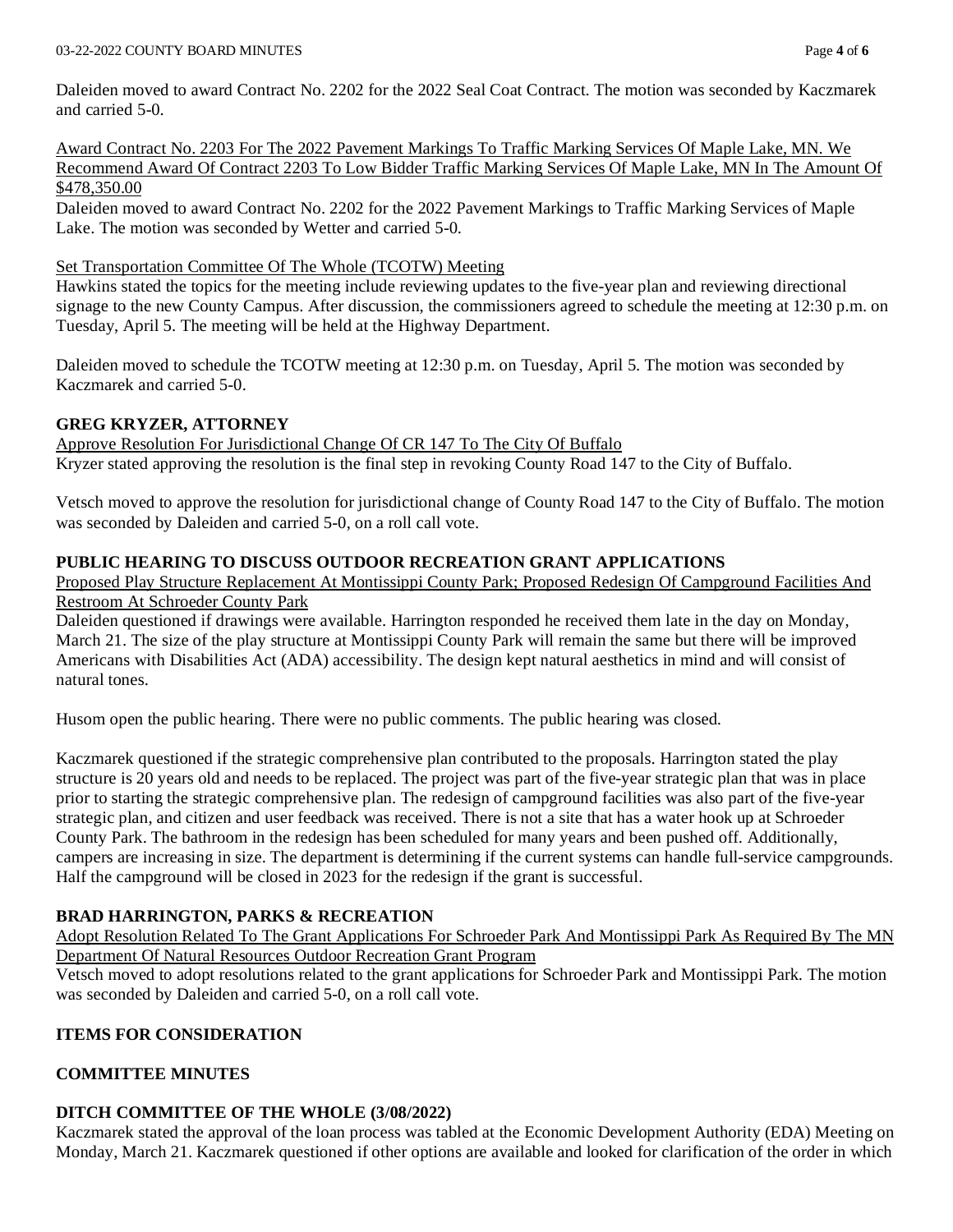#### 03-22-2022 COUNTY BOARD MINUTES Page **5** of **6**

items should be approved. Vetsch stated the order of approval does not matter. Due to the timing of meetings and wanting to keep the process moving forward, the loan process was presented at the EDA meeting. If the minutes and recommendation are adopted at today's meeting, the loan program will come back for further discussion at the April 18 EDA meeting. Kaczmarek stated he believes the loan process should be approved before the project is approved. Vetsch stated he does not know of any other funding source available. Approving the project allows the county to explore other finding options if the loan with the City of Monticello falls through. Daleiden added the project needs to be done whether the county is lending the money or not.

Vetsch moved to approve the Ditch Committee of the Whole minutes. The motion was seconded by Wetter and carried 5- 0.

#### **WRIGHT COUNTY BOARD WORKSHOP (3/15/2022)**

Kelly stated the Legal Services Contract from Rupp, Anderson, Squires & Waldspurger, P.A. has been received. Staff will execute the contract upon approval of the minutes and recommendation.

Daleiden moved to approve the County Board Workshop minutes and recommendations, excluding the HealthPartners Clinic Update and Medication Options recommendation. The motion was seconded by Vetsch and carried 5-0.

Daleiden moved to approve the HealthPartners Clinic Update and Medication Options recommendation. The motion was seconded by Vetsch and carried 4-1, with Kaczmarek opposing. Kaczmarek stated he opposed due to the addition of medications and the unknown cost to taxpayers because it is based on usage.

#### **\*PURCHASE OF SIGNS FOR VACATED BUILDINGS**

Daleiden stated he would like one sign located at the Human Services Center and two signs, one in the front and one in the back, at the old Government Center stating the move to the new campus. The commissioners discussed several sign options and determined a professional sign is needed. Daleiden suggested an amount not to exceed \$500 per sign. Vetsch stated the signs must comply with the City of Buffalo's sign ordinance.

Daleiden moved to approve the purchase of three signs in an amount not to exceed \$500 per sign. The motion was seconded by Wetter and carried 5-0.

### **ADVISORY COMMITTEE / ADVISORY BOARD UPDATES**

Move to New Government Center. Kelly stated departments are moving into the new Government Center. Kelly encouraged members of the public to check the website or call ahead. All departments are planned to be moved in and operating by the end of the day on March 30. County Board Meetings will be held in the old Government Center building (10 2nd Street NW) through April 19.

Buffalo Rotary Club. Kelly was invited to present to the group things happening in the county.

Central MN Council on Aging. Wetter attended the meeting. The group discussed robotic companion pets. Additionally, the group is requesting an increase in funding from the legislature to increase the number of meals delivered to seniors.

Farm Bureau. Wetter and Kaczmarek raised \$9,000 in food for the food shelves.

Soil & Water Conservation District (SWCD). Two applications were approved through the Environmental Quality Incentives Program (EQIP). The solar ordinance was discussed. The SWCD set a \$750 application fee and \$400 inspection fee.

Mayor's Association. The Mayor's Association Dinner was held on March 16. Vetsch presented an update of things happening in the county. Vetsch stated there was good discussion from an economic development standpoint and discussion of the employment market.

Trailblazer Transit. The ridership report from last year has been completed. Ridership is starting to rebound from the pandemic. Many driver positions have been filled but there are four vacant management positions. The procurement of vehicles is becoming more difficult. Vehicles purchased in 2021 will not be received until 2023. Many busses have over